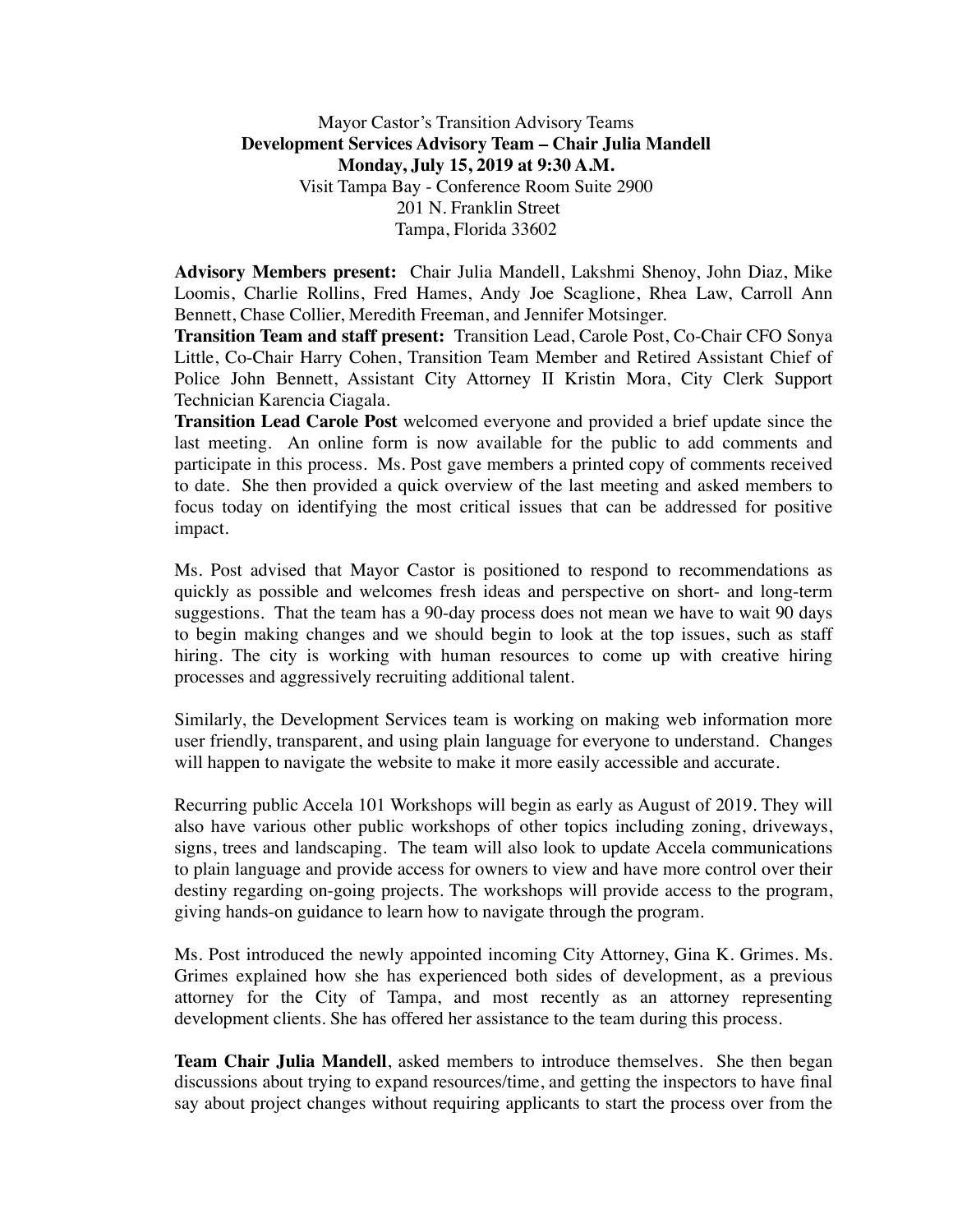beginning.

**Team members began discussions** about their experiences, and about what they are hearing out in the field.

## **Issues that were raised inlcuded:**

Plans previously approved, and then during the process have to make changes reversing the approval, causing applicant to begin process from the beginning.

No one answers phones, due to staff shortages/workloads. How do you get answers?

Clients and the public having issues accessing Accela system. Cannot look up progress or know what is expected.

Staff may not feel empowered to make decisions which can cause major delays to projects and higher costs to applicants.

Some issues are not being identified on first approvals, and when a different inspector performs additional inspections it sometimes causes reversals of approvals.

Constant changes in the code, and not being transparent so everyone understands and readily knows what is required.

There is currently no known expectations of when a project or the approvals are normally completed.

Leadership and/or inspectors do not take discretion to promote progress, but rather use interpretations of code and decisions differently to make changes and reverse previous approvals.

Some codes are outdated or when interpreted differently cause an unnecessary burden on property owners, stalling projects for weeks or months.

Property owners buying property do not know what they can do with it, and the city should not be governing by exceptions. Codes are too complicated and force applicants to apply for petition-to-review or go before a special magistrate.

Parking requirements and alcohol and beverage zoning codes written when the area was not as populated, are now outdated.

## **Possible Solutions:**

Hiring process needs to take less time and we need to aggressively identify experienced staff.

Temp-hires and third-party providers could help implement improvements now, instead of later.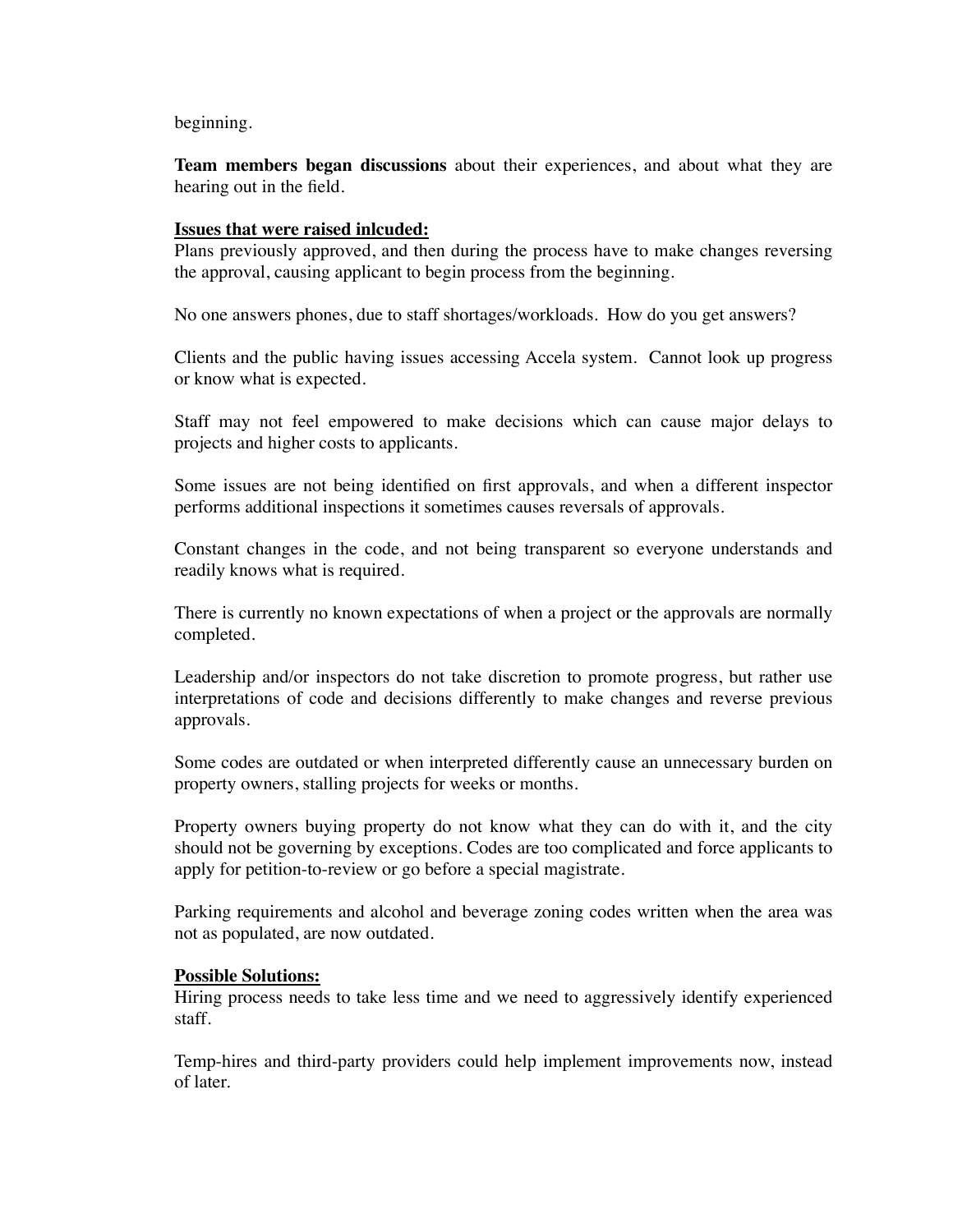Need to improve communication and being able to understand workflow of permitting and development processes, to save applicants time and money, as well as lessen workload/phone calls going unanswered.

Need to identify a point person so that internally and externally everyone knows who has the authority to make decisions and define code pertaining to that decision.

Create interactive web pages, such as the site plan with links to permit types, so that the public can have questions answered online quickly and be specific type of permit/ development issues at hand.

Follow St Petersburg's lead implement a call-ahead text/phone system that notifies applicant that an inspector is scheduled to arrive. Avoiding delays in approval process.

Create a "Hotline" set up to answer calls and have more accessibility. Develop FAQ's for the most common issues in permitting and provide answers in plain language so everyone understands. No acronyms. Example: No one should have to guess what R-O-W (rightof-way) stands for.

**Co-Chair Cohen** would like the city to be more pro-active by simplifying and defining the code.

Code needs to be clearly defined and updated to be more flexible and change with the times.

Give inspectors authority to approve changes when identified, to avoid additional processing.

Empower and support staff to want to help projects progress and not wait for someone else to make decisions.

There is current legislation that may affect development/permitting and may require permits issued within specified time frame – how to make that happen?

Need dedicated person for technical/cultural issues. Look at City of Tampa policy for historic preservation, trees and landscaping, urban design and overlay...

While Accela system keeps everything online in one place, some members still want to interact with staff. Hiring third party providers for some of the workload would free up some time to allow more availability to reach staff.

Educating the general public as well as applicants as to process, defined time frames, and using plain language of to expect and when. Need consistency and transparency.

Ask inspectors about better processing of applications. Inspectors need to be empowered to have the authority to use common sense and make decisions within the law.

For bigger projects with bigger scale, identify a single point of contact to navigate the